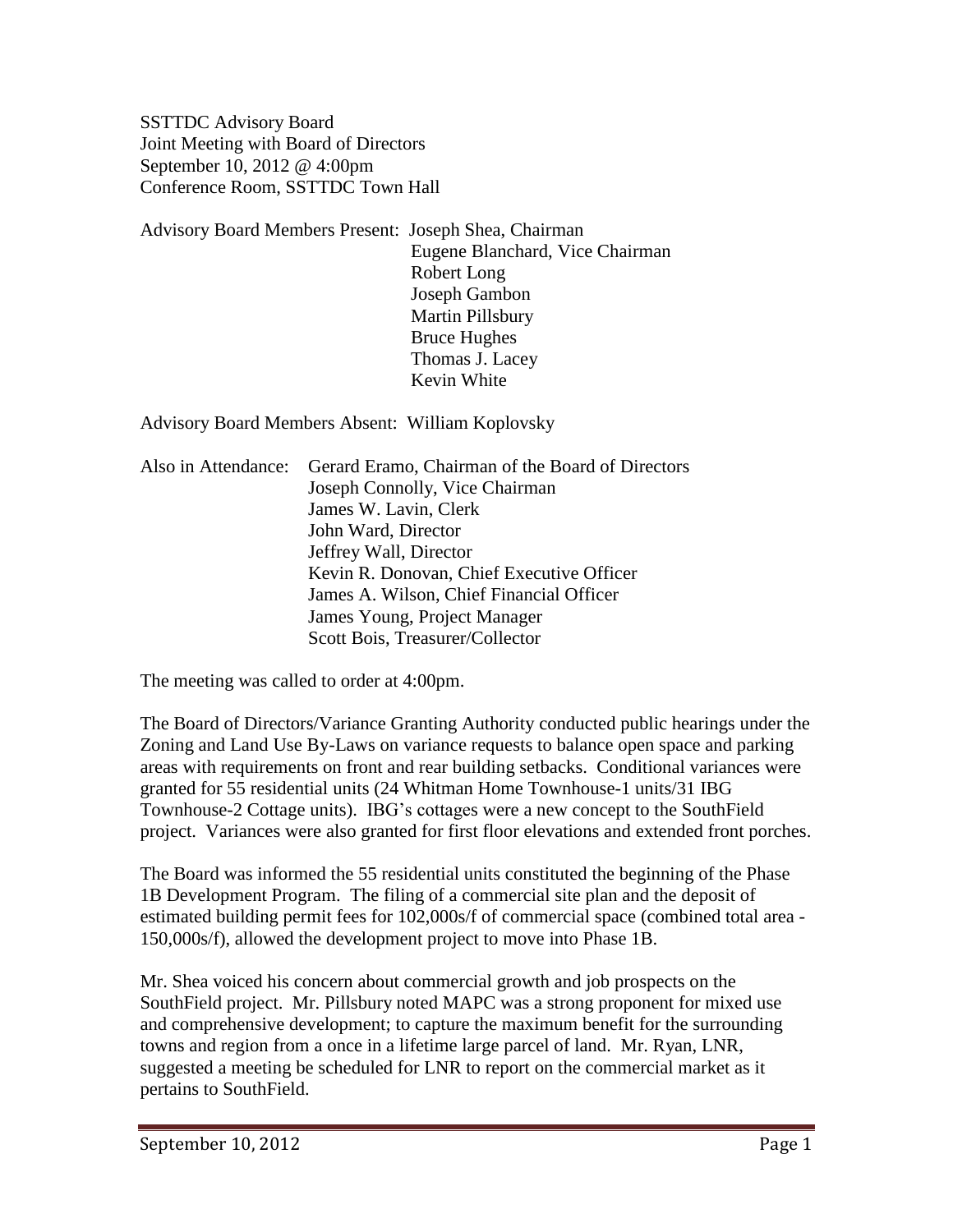In other business, Mr. Wilson, CFO, reviewed the 2011 Financial Statements, noting they were substantially different from prior years due to (1) the conversion from Quick Books into the UMAS system of accounting for municipal government, (2) a cross-over from an old chart of accounts to a new chart of accounts, and (3) a claw back provision in the (\$30M) State Parkway Bond to report the variance between expenses and new net revenue. This was the first year the Corporation was required to report on (\$12.5M Bond) Special Assessments and how it integrated into the tax rate. Mr. Wilson stated it was a complicated task to certify free cash and the claw back provision, and that a meeting was scheduled with Dept. of Revenue to try to accelerate the process.

The Board of Directors approved two capital expenditures, 1) for a Sewer Flow Meter to insure compliance with the DEP Phase 1 Sewer Permit flow restriction, and 2) for a Standard & Poor Bond Rating to secure a rating to refinance the 2010A Bond down to 3% (currently set a 7.75%). Mr. White was informed that prepayment penalties on the existing debt amounted to \$300K, and the annual savings would be \$350K. The CFO noted that staff had been working toward this goal since March 2012.

## **VOTED: Motion of Kevin White, seconded by Bruce Hughes to accept the minutes of the Advisory Board meeting held on April 2, 2012 Unanimous vote**

Mr. Pillsbury inquired about the East/West Parkway (EWP) construction timeline and was informed there were two separate contracts working the EWP, one between Barletta & SSTTDC and one between SPS & MassDOT. The Barletta contract was near completion from Weymouth Street to Old Swamp River Bridge. The SPS contract included taking down Hangar 1 and the projected completion was April 2013. Discussion ensued on funding the second phase of the EWP for direct connection to Rte. 18. Mr. Pillsbury stated MAPC wanted to be aware of any funding issues so they could advocate for it, if needed.

Introductions were made all around to Mr. Thomas Lacey, the new Weymouth Representative on the Advisory Board.

Mr. Shea was informed that there were approximately 150 apartments and 34 homes (Townhouses and single-family units) currently occupied in the SouthField project and that the apartment complex would most likely reach full occupancy in a couple of months. The project to date created about 1,200 construction jobs. Mr. Ryan offered a tour of the site to the Advisory Board to see the vertical construction and the transit connection. The Board accepted.

Mr. Shea noted the need for dedicated left turning lanes and traffic lights east and west from Rte. 139 onto Rte. 18. Mr. Shea was informed that the Town of Abington received the Rte.18 Supplemental Environmental Impact Report (SEIR) from MassDOT, for review and that comments should be submitted soon. Mr. Wall stated Weymouth had issues as well, and asked Weymouth Town Council to submit their comments.